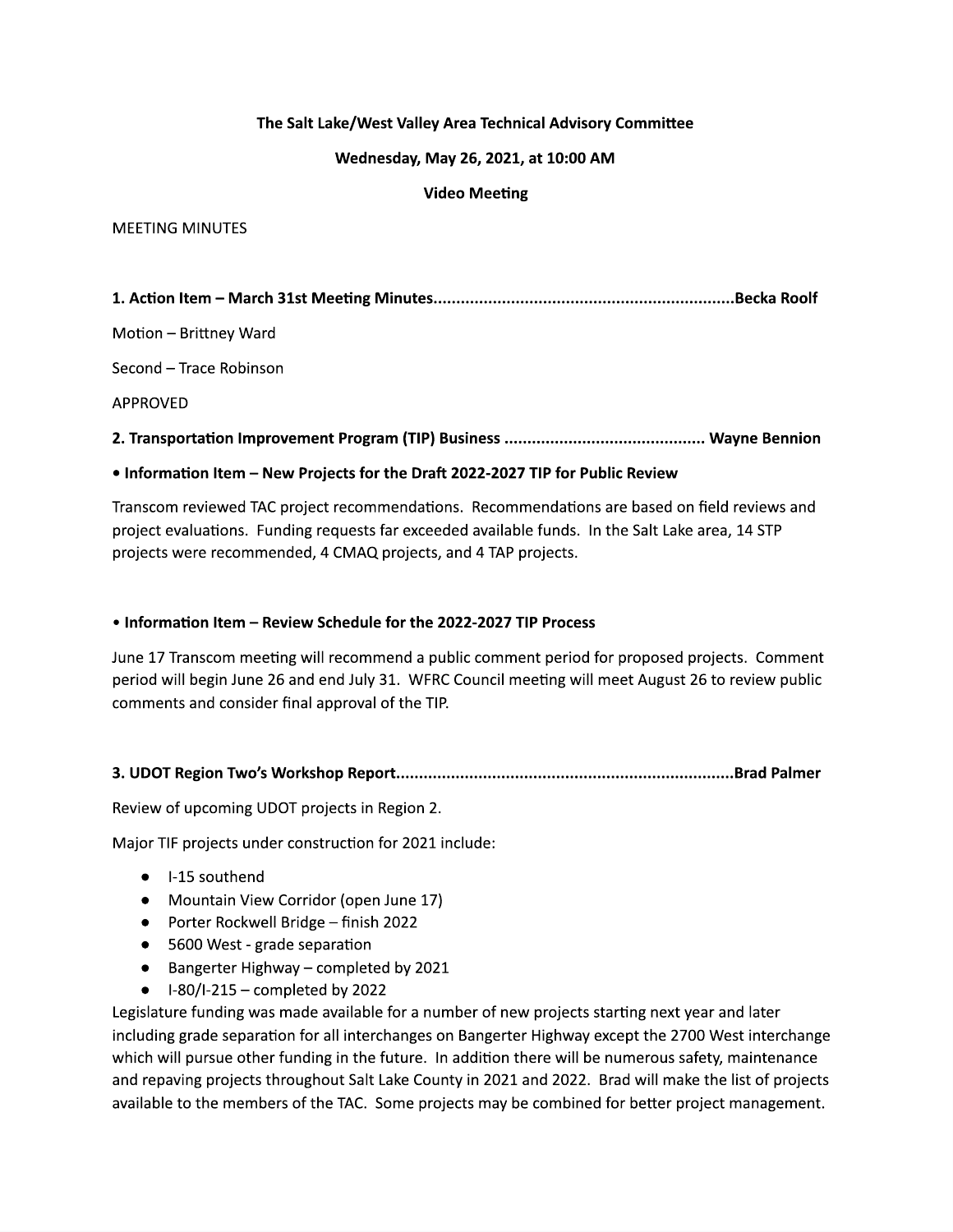# 

Presentation about a round-a-bout project to replace offset intersections near Brighton High School. Final design was a "tilted egg" shaped round-a-bout that reduces delay and emissions and is safer for traffic operations.

Proposed development in the former gravel pit location on Wasatch Blvd. This project includes hotels, condominiums, and office space. Fault zone and slope stability are among the geotechnical challenges for this development.

Next Meeting of Trans Com TAC - July 28, 2021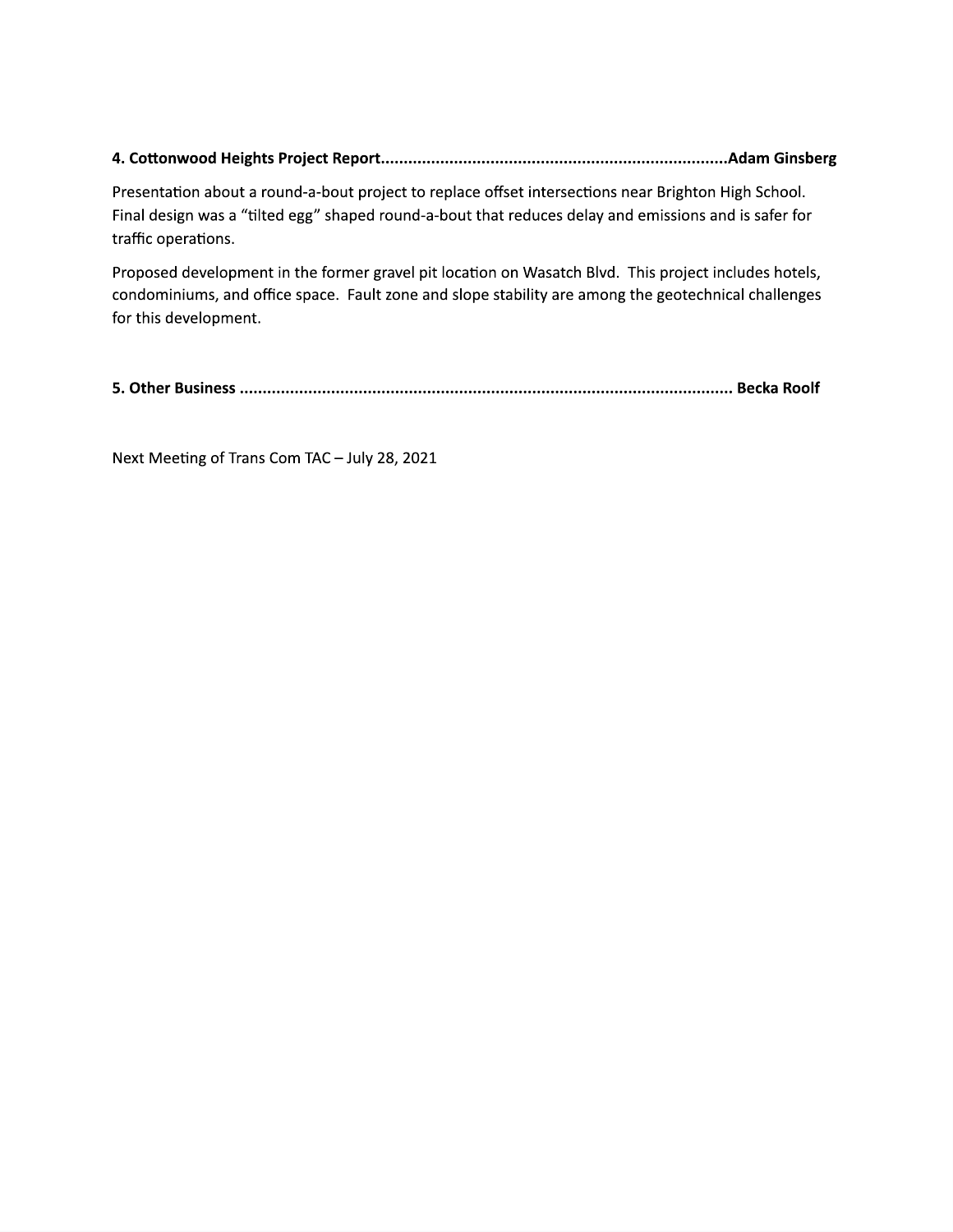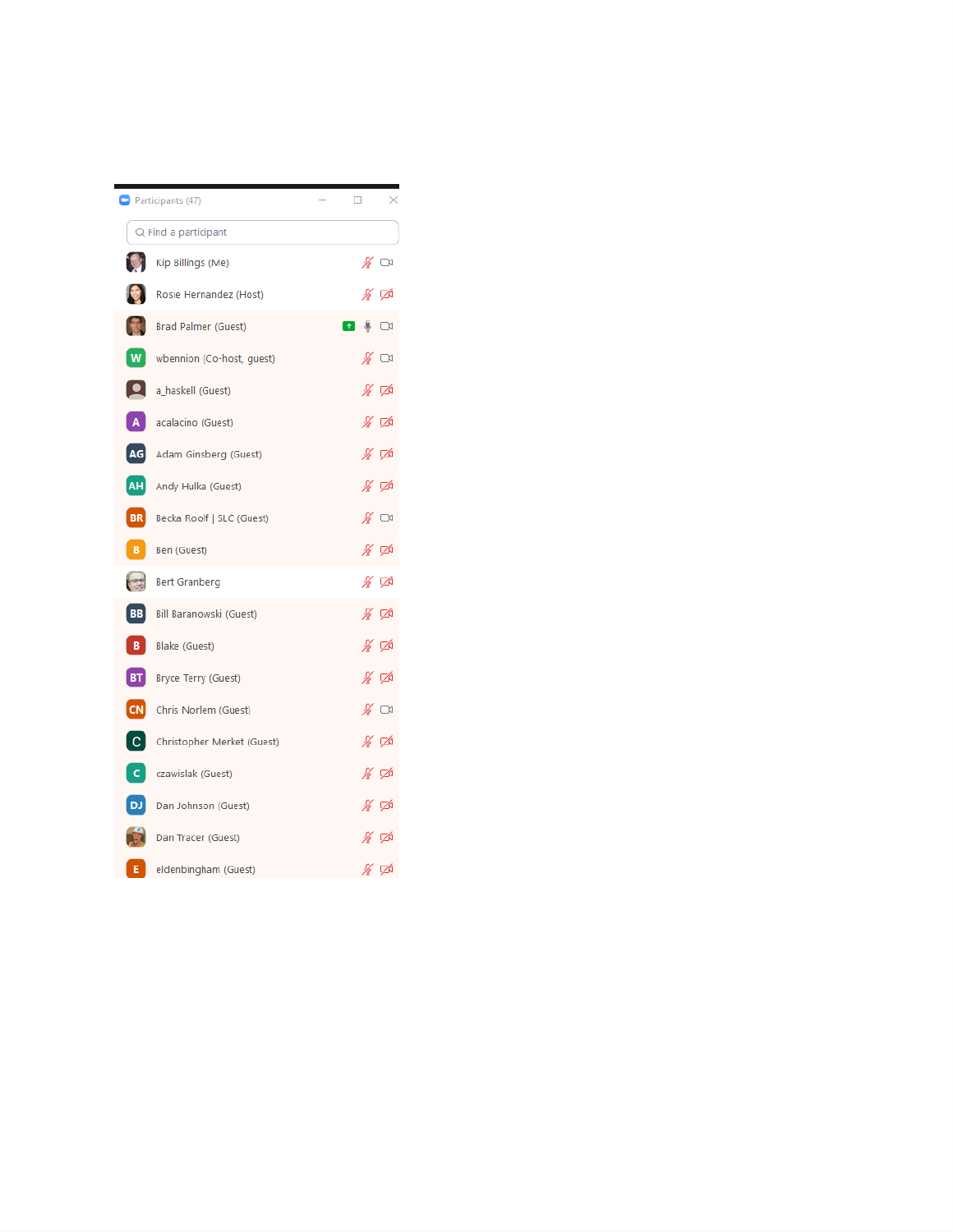| Participants (47)    |                                     |                        | × |
|----------------------|-------------------------------------|------------------------|---|
| Q Find a participant |                                     |                        |   |
| E.                   | eldenbingham (Guest)                | ∦ ⊄                    |   |
| GB                   | George Benford (Guest)              | ∦ ⊄                    |   |
| GF                   | Grant Farnsworth (Guest)            | ∦ ⊄                    |   |
| HB                   | Hannah Boettcher (she/hers) (Guest) | ∦ ⊄                    |   |
|                      | Helen Peters (Guest)                | ∦ ⊄                    |   |
|                      | Jeremy Nielson (Guest)              | ∦ ⊄                    |   |
| KL                   | Keith Ludwig (Guest)                | ∦ ⊄                    |   |
| K                    | Kent (Guest)                        | ∦ ⊄                    |   |
| <b>KM</b>            | Kurt Mower (Guest)                  | ∦ ⊄                    |   |
| <b>MG</b>            | Madeline Galang (Guest)             | ∦ ⊄                    |   |
|                      | Michael Fazio (Guest)               | ∦ ⊄                    |   |
| ND                   | Nick Duerksen (Guest)               | ∦ ≮                    |   |
| PA                   | Paul Allred (Guest)                 | $\mathscr{L} \ \ \Box$ |   |
| PT.                  | Peter Tang (Guest)                  | ∦ ⊄                    |   |
| RH                   | Robert Hale (Guest)                 | ∦ ⊡                    |   |
| sandy                | Sandy City Public Works (Guest)     | ∦ ⊄                    |   |
| SB                   | Shule Bishop - UTA (Guest)          | ∦⊽                     |   |
| TM                   | tami moody (Guest)                  | ∦ ⊄                    |   |
| TM                   | Thomas McMurtry (Guest)             | $\mathscr{L} \ \ \Box$ |   |
| TD                   | <b>Todd Draper (Guest)</b>          |                        | ¥ |

Ē,